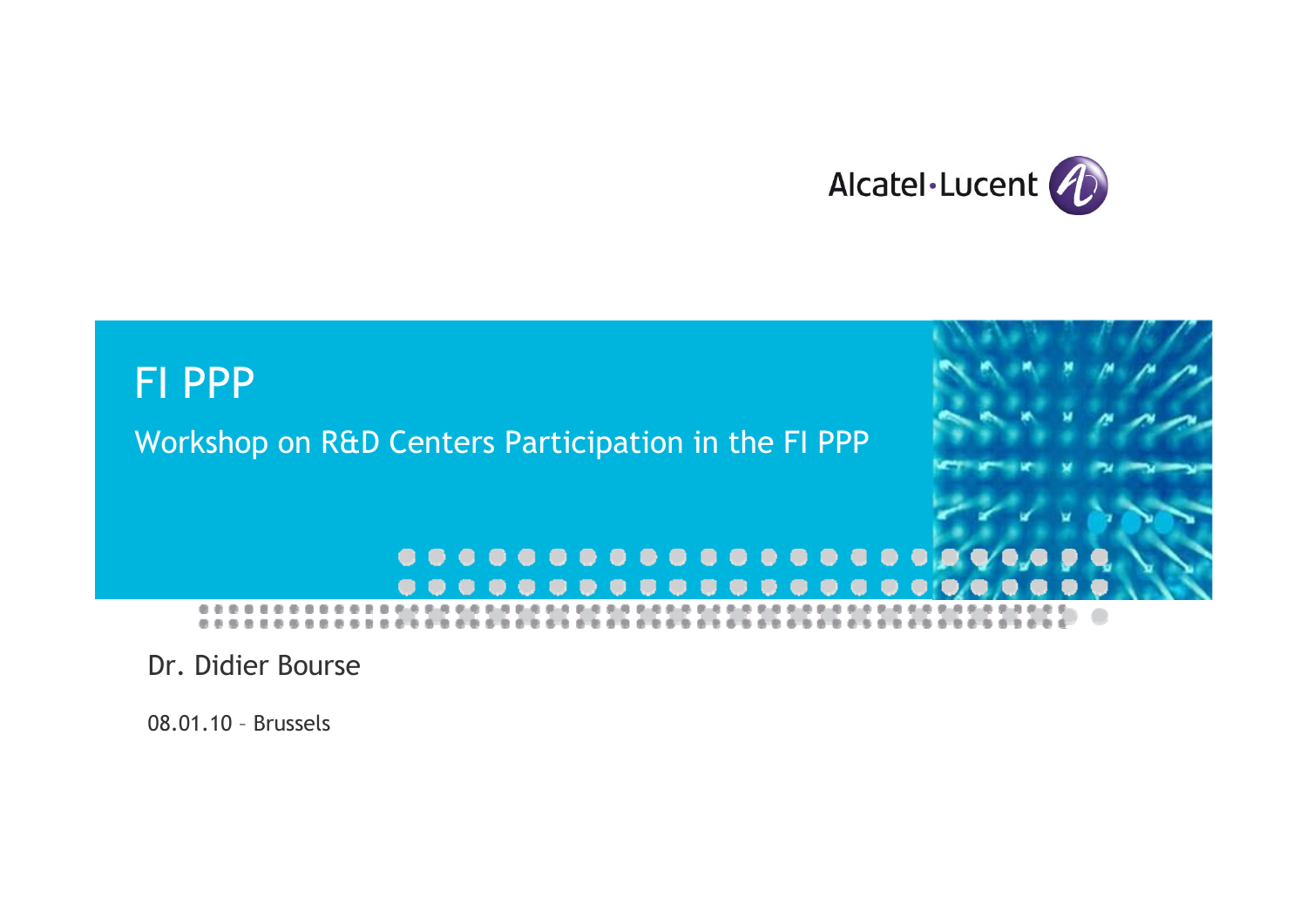# FI PPP InitiativeContext (1/5)

## Future Internet PPP – Global Perspective



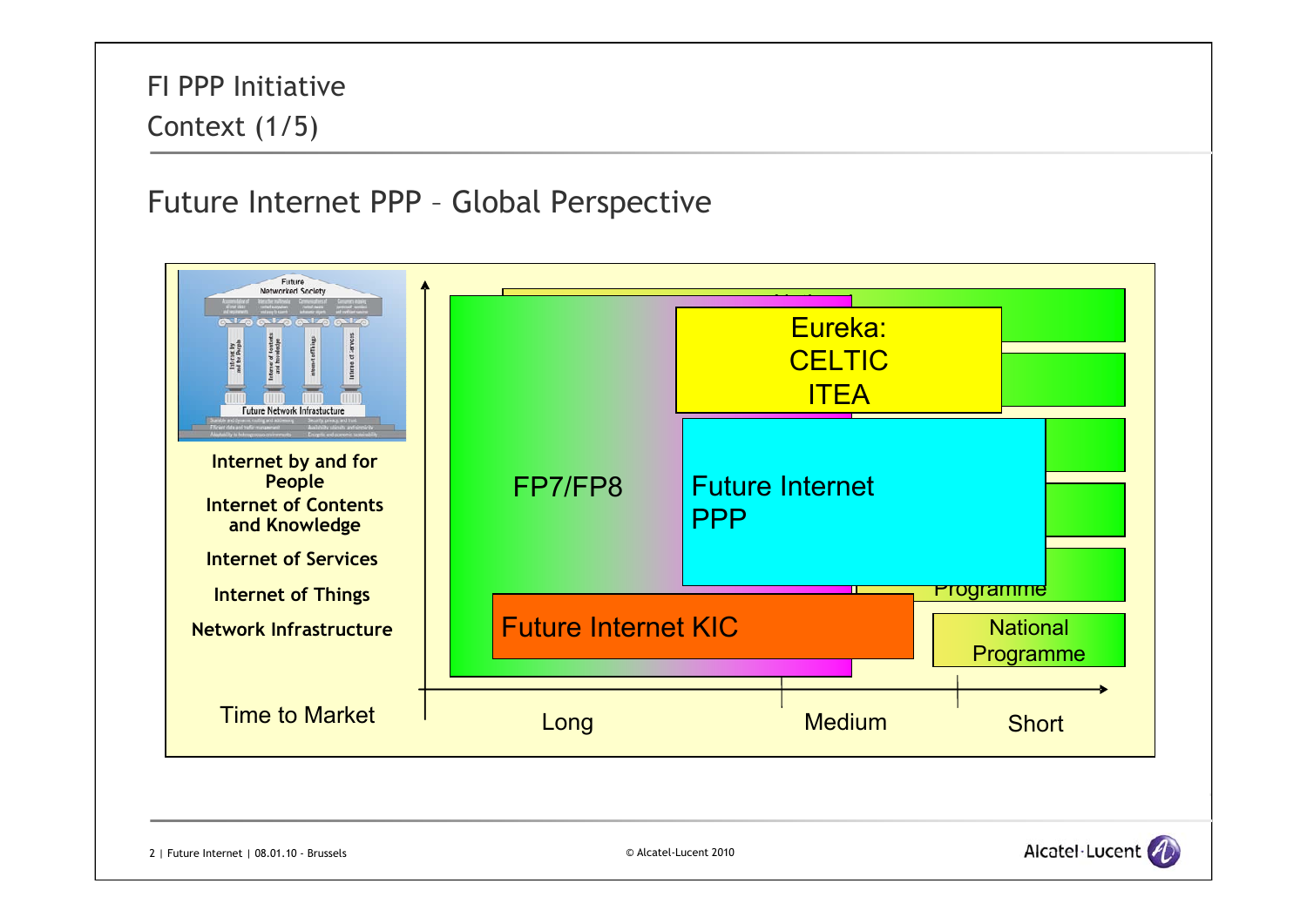## Future Internet PPP – Ambitions

- **To secure EU interests and establish its role in the Future Internet domain**
- A multidisciplinary approach, where massively distributed services and applications are run over large scale internet infrastructures is the only means to deal with the increasing complexity of intertwined application and service requirements
- **Only strong coordinated and decisive action can enable the establishment of such a** multidisciplinary approach at the EU level
- **Form a Public Private Partnership (PPP) that will enable faster progress and exploit** synergies in a way that is not possible with current Instruments
	- Target short-medium terms impacts
	- Accelerate industry developments and enable the pitch (and derisking) of specific developments that are today at lower priorities for EU industry
	- **EX Contribute to close the gap between technology and applications**
	- **Contribute to close the EU innovation and competitiveness gap**
	- **Complement the longer term research of the FP**

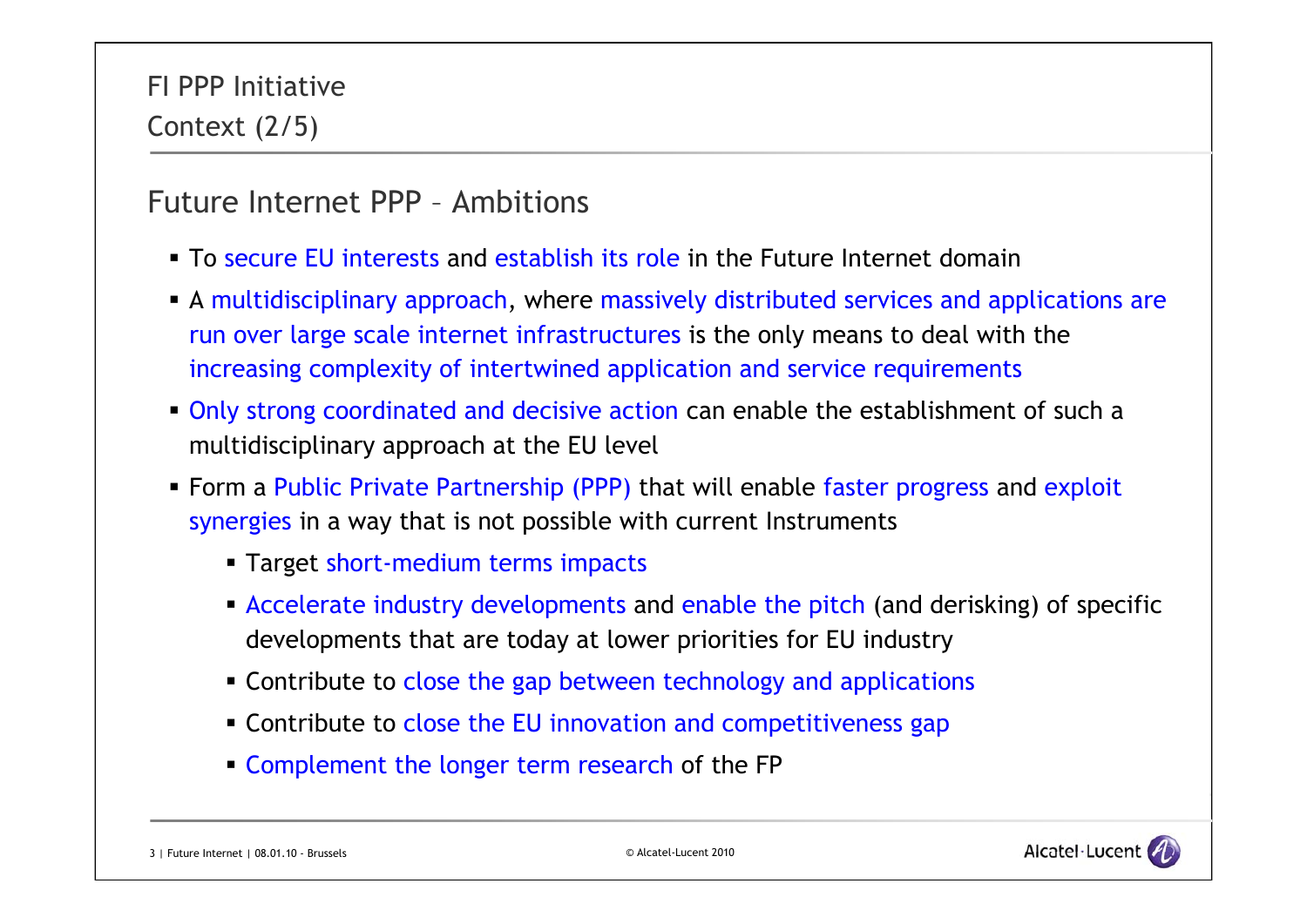FI PPP InitiativeContext (3/5) Future Internet PPP – X-ETPs FI BasisFI Initiative Space VDX-ETPs FI Work Group **SRA Recommendations** ((|)) eMobility **NESSI** EEEE E Action 1NETWORKED TAction 2T $\mathsf T$ T**MEDIA** TP $\mathbf{D}$  $\mathbf D$ P… $\mathbf D$ **SRA** SRA**SRA** SRA**SRA**  $\bullet \bullet \bullet$  PHOTONICS $^{21}$ 

#### **Recommendations**

Identify achievable business models based on the current ecosystem and based on disruptions brought by the Future Internet developments Develop a dynamic roadmap for the key research challenges to be tackled, and establish a road map ensuring the take-up of the research results Explore different R&D evolutionary and disruptive approaches, covering classical, clean-slate, and experimentally-driven Further develop the cross-domain research fertilization covered by the set of projects working together in the Future Internet Assembly Provide the financial resources allowing for the strengthening of the industrial/public partnerships in R&D Develop appropriate multi-disciplinary teaching and life-long training programs to ensure sustainable knowledge and skills acquisition facilitating innovation Develop the an integrated and structured approach between National and European R&D programs so as to overcome the current fragmentation of efforts Develop and implement the so-called push-pull model: Large investment in R&D accompanied by a solid and homogenous policy of leading edge markets development and public procurements Stimulate a pan-European coordinated approach on matters relating to standardization and the single market Provide the means to ensure global coordination of concepts and plans for the Future Internet to address industrial perspective Raise awareness of all European citizens about the clear and visible benefit of the outcome of the investment in Future Internet development

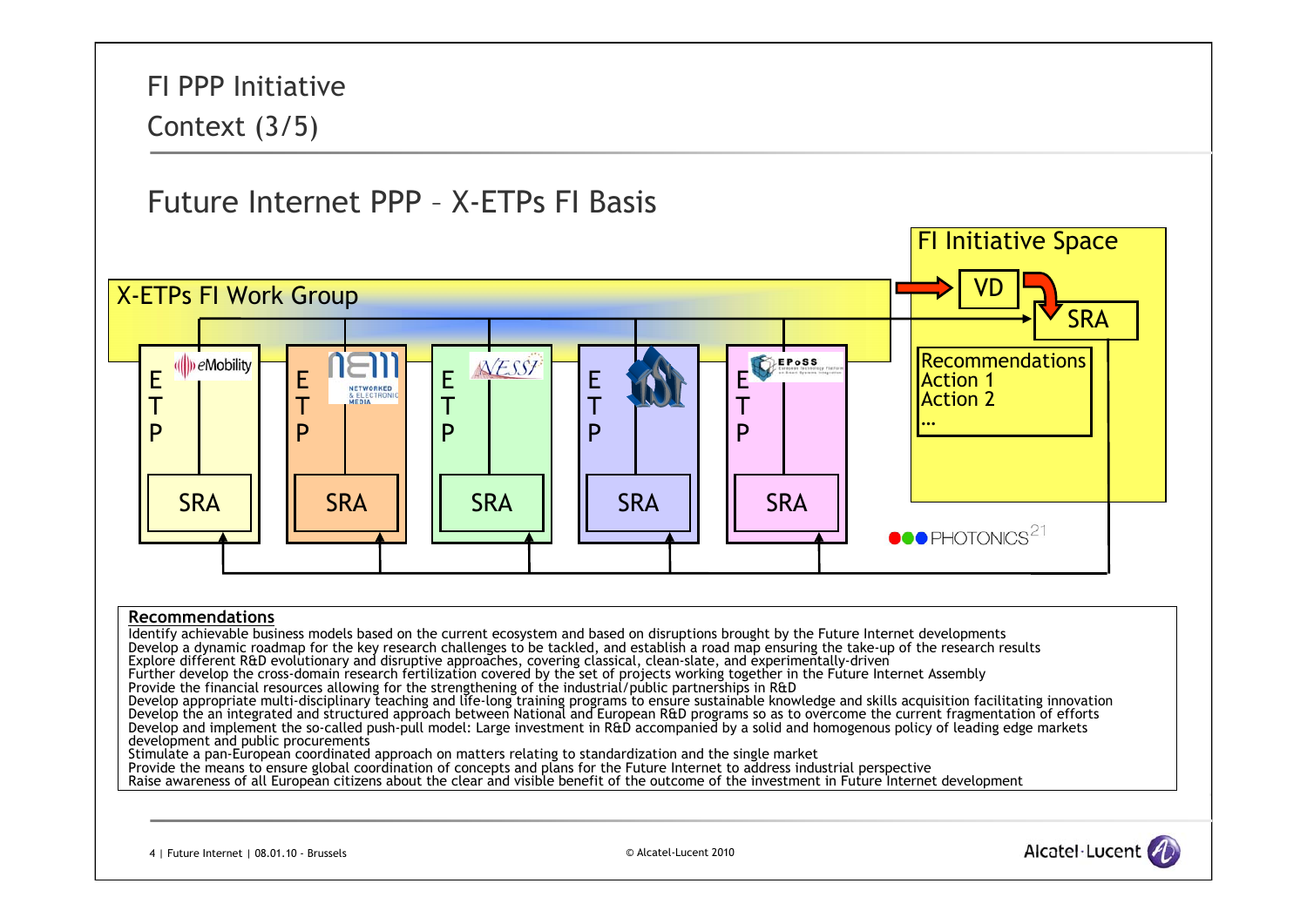

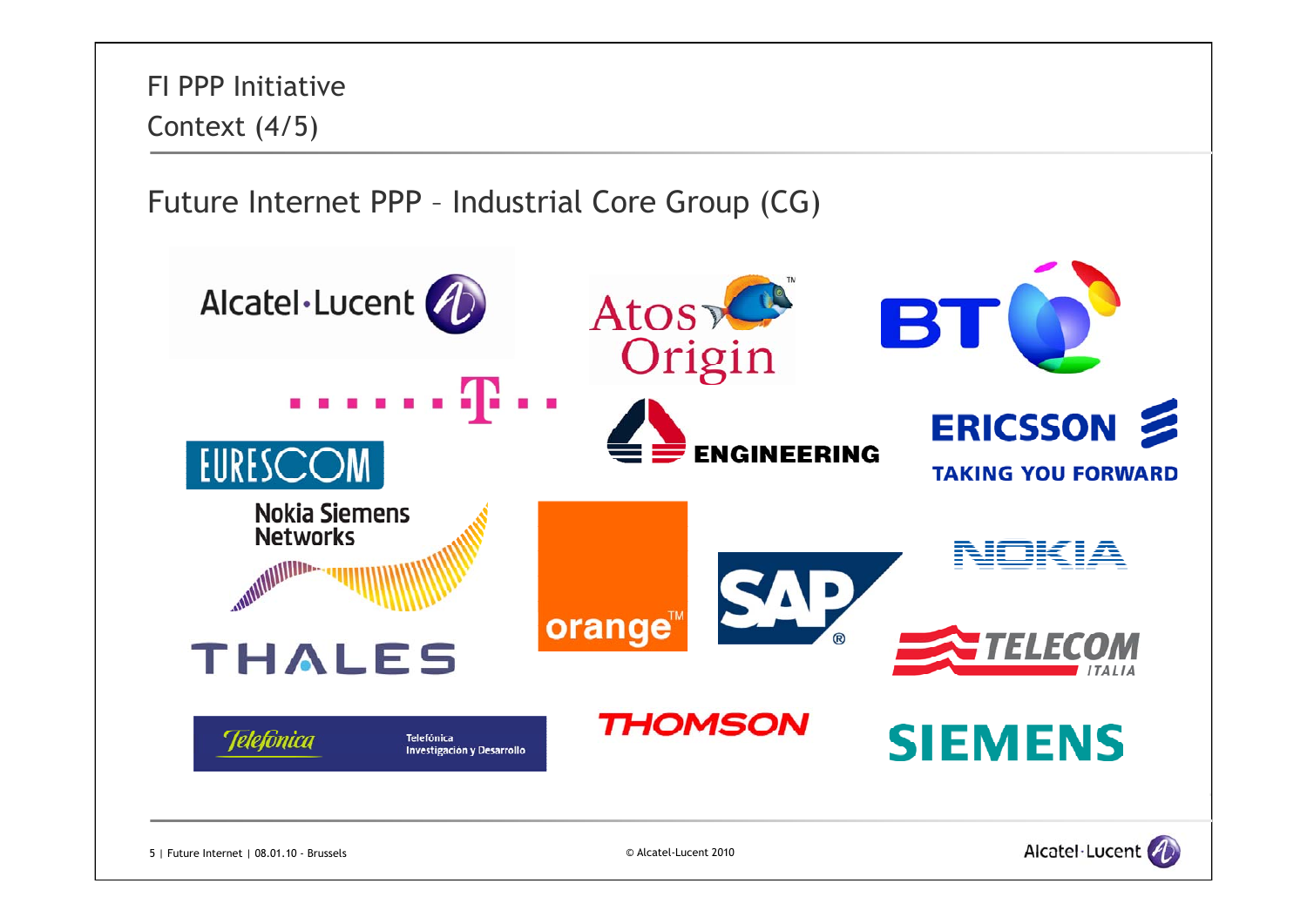## FI PPP InitiativeContext (5/5)

## Future Internet PPP – 2009…





#### Industry calls for a Public Private Partnership on

the Future of the Internet - During the conference David Kennedy, Director of Eurescom and the representative of a group of leading European technology companies, presented their industry call for action, notably on the establishment of a public private partnership on Future Internet.

*EC FI Newsletter N°6 – 18.06.09 and http://www.future-internet.eu/*



http://ec.europa.eu/information\_society/newsroom/cf/itemdetail.cfm?item\_id=5510&utm\_ca mpaign=isp&utm\_medium=rss&utm\_source=newsroom&utm\_content=tpa-7

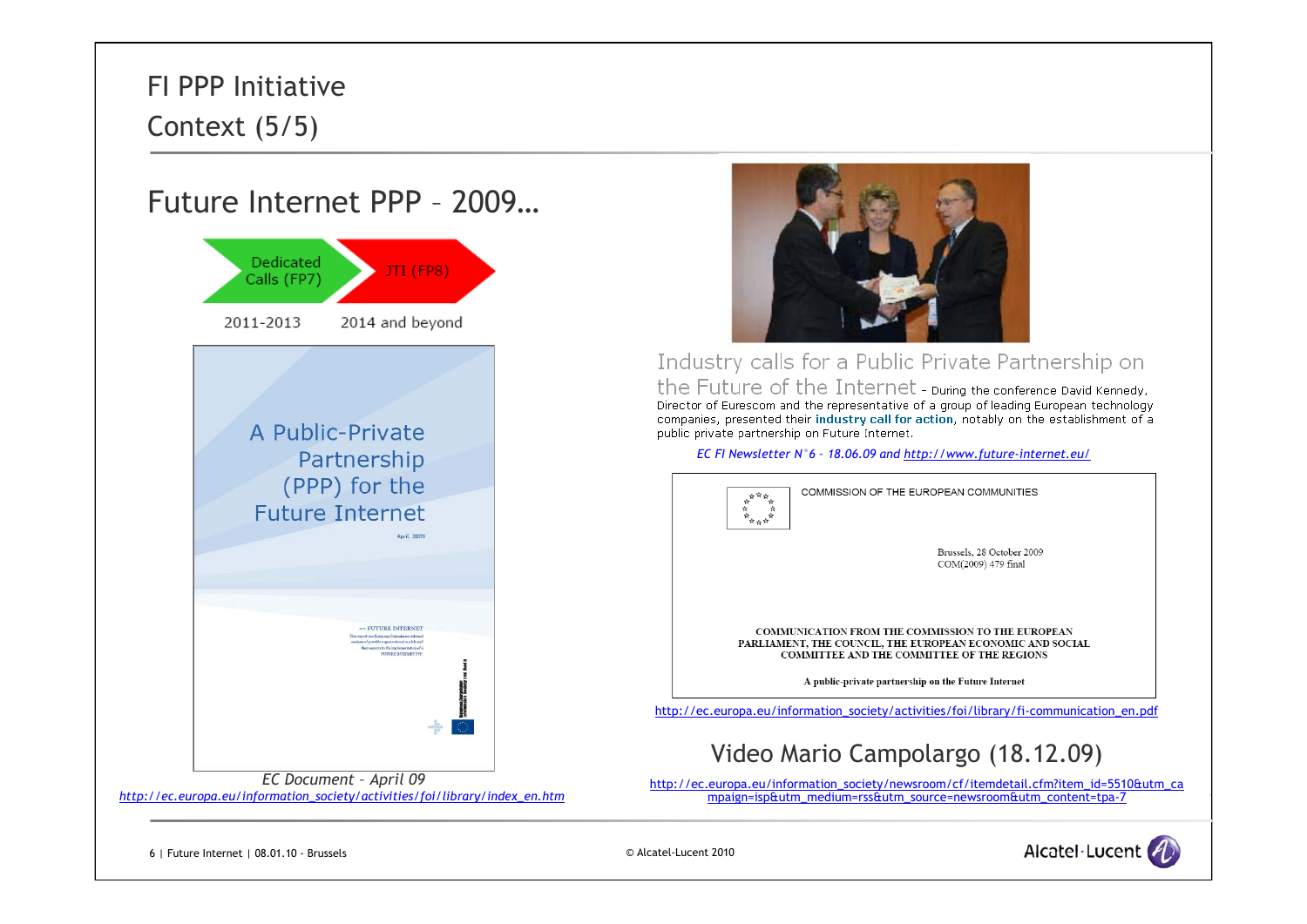The European **Future Internet Initiativ** 

Future Internet PPP – Main Objectives as Proposed by EFII (1/2)

- Increase the effectiveness of business processes and the operation of infrastructures and applications of high societal value
	- Make use of reappraised internet architectures, services and technologies in large-scale application contexts
- **Address service architectures and platforms, building on the longer-term** requirements of the Internet and encouraging European industry to address the challenges of smart infrastructures
	- …whilst contributing to EU policies in terms of innovation, sustainable growth, energy and environmental targets
- **Foster cross-sector industrial partnerships built around Future Internet value** chains
- **Involving users and public authorities at local, regional and national levels**

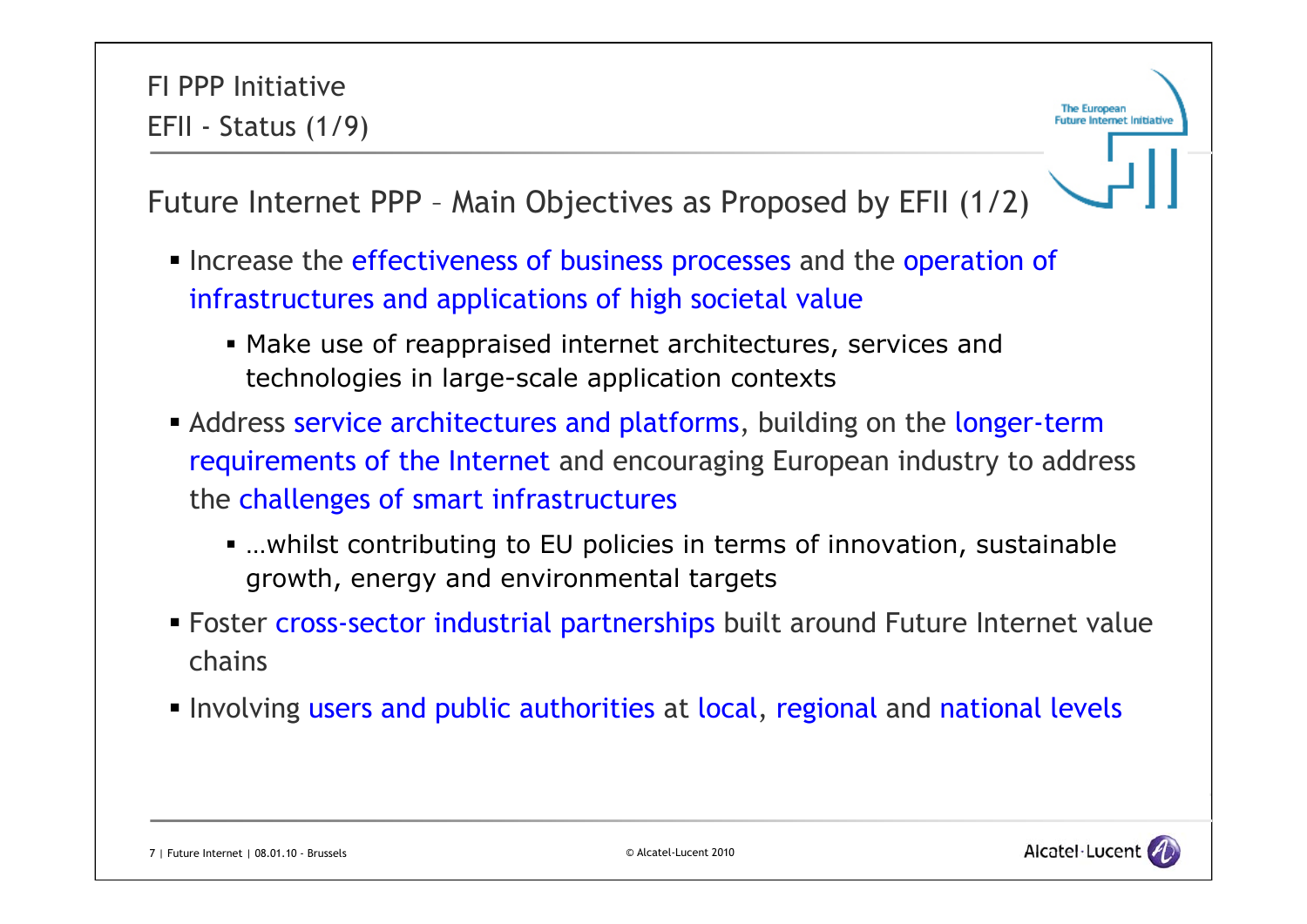The European **Future Internet Initiativ** 

# Future Internet PPP – Main Objectives as Proposed by EFII (2/2)

- **EXELEVER 12** Lever the Internet infrastructure as an open, secure and trusted platform for building networked applications on the basis of user-centred open innovation schemes
- Maximise the societal benefit through involvement of civil society/consumer organisations where needed
- Address regulatory and policy issues such as interoperability, openness, standards, data security and privacy within the context of the Future Internet complex and 'smart' usage scenarios
	- This may also address the required methodologies, procedures and best practice needed to address transnational aspects such as cybercrime prevention
- **Participation of the public sector in the PPP will be a key asset to progress in** non-technological issues

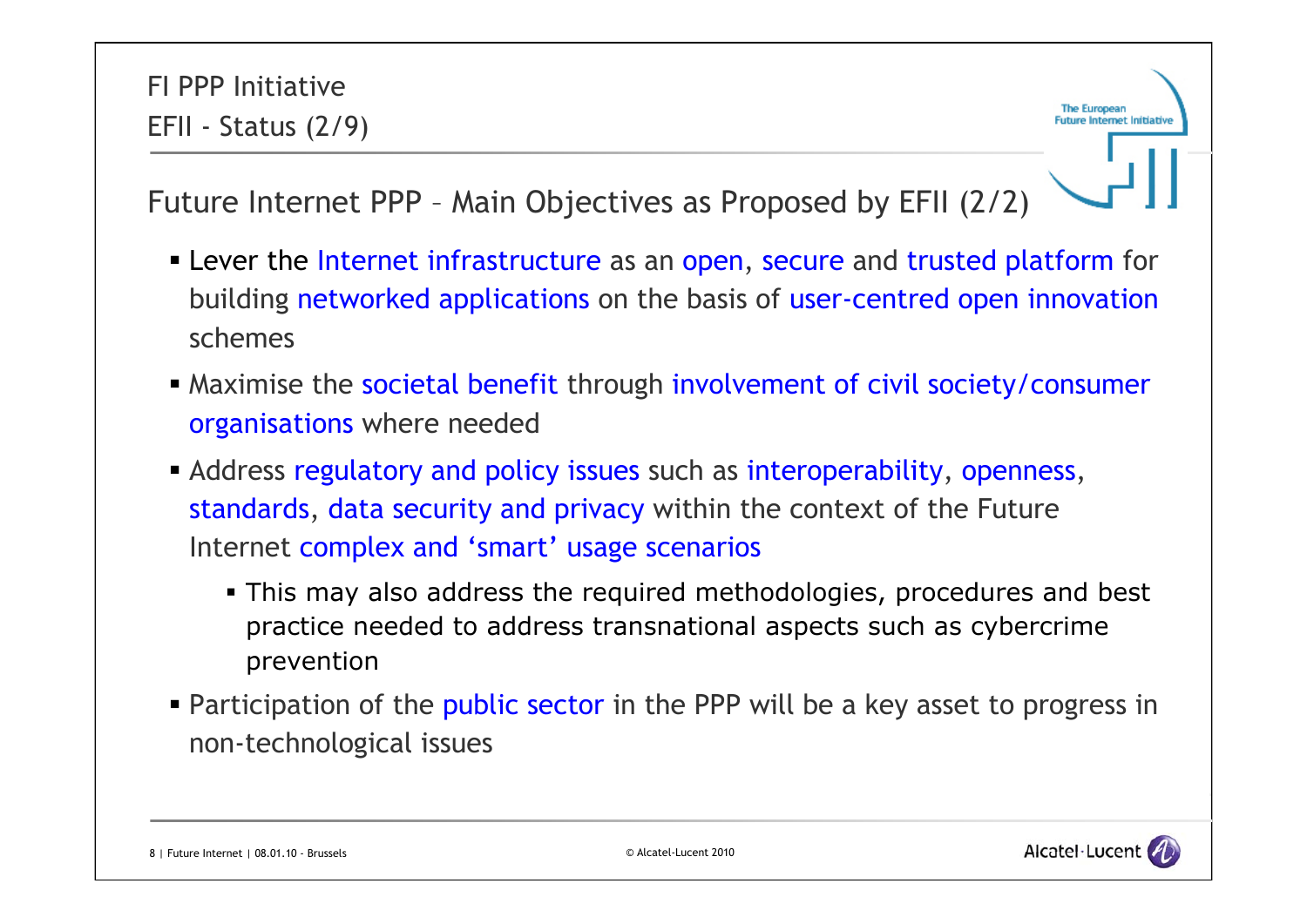

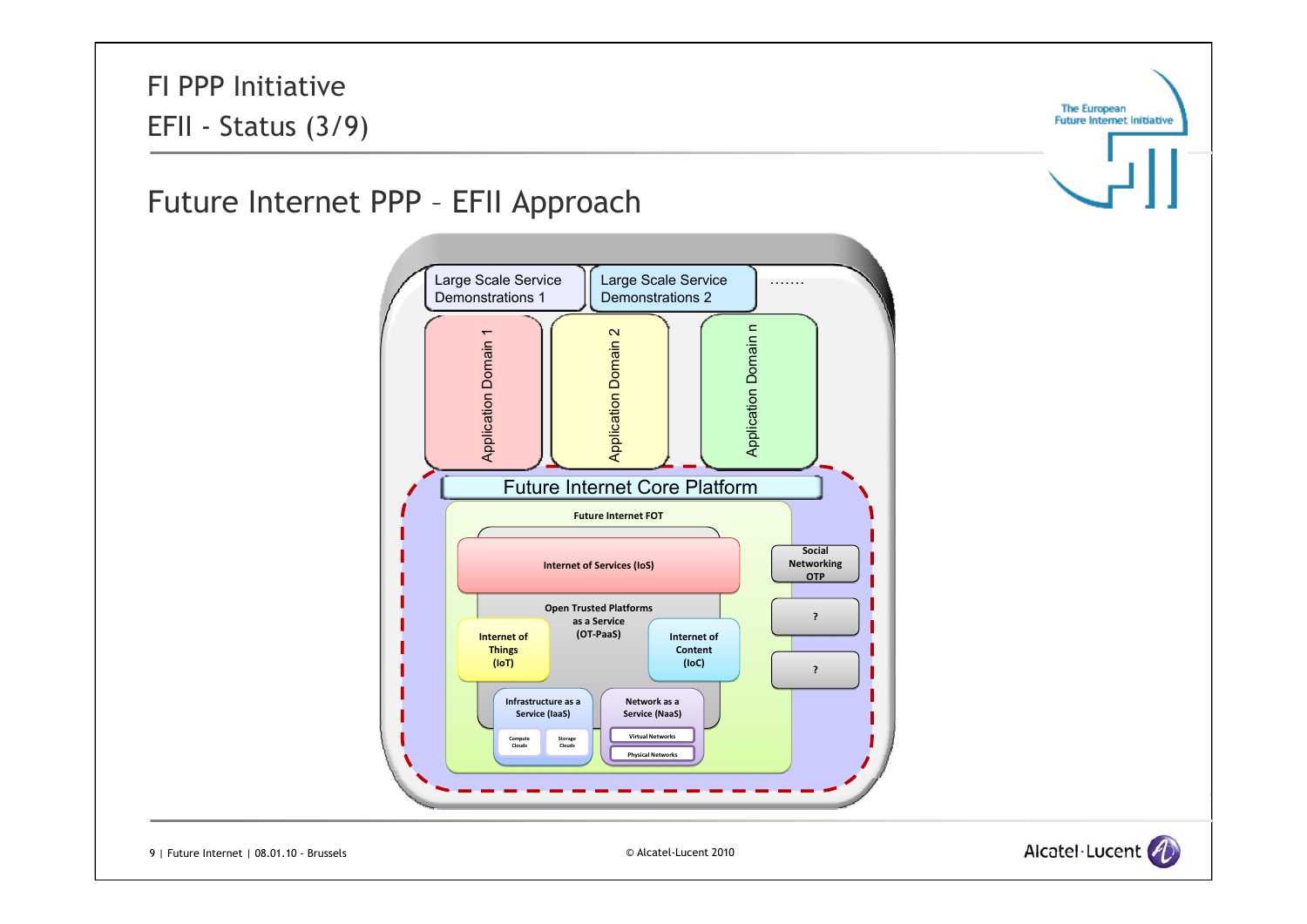#### FI PPP Initiative**The European** EFII - Status (4/9) **Future Internet Initiative** Future Internet PPP – EFII Applications and Generic Enablers **Examine the basic enablers in** each area**Smart • Determine the common enablers** Utilities and Energy applications Environment **Determine the enhanced** Gridenablers■ Work out how to provide a core Large Scale platform that supports the Demos <u>Pornoo</u><br>and trials enablersTransport, Mobility and **Build it and show the world Content Logistics**  Use it in large scale trials and tests Use existing advanced eHealthinfrastructures to test future Internet function

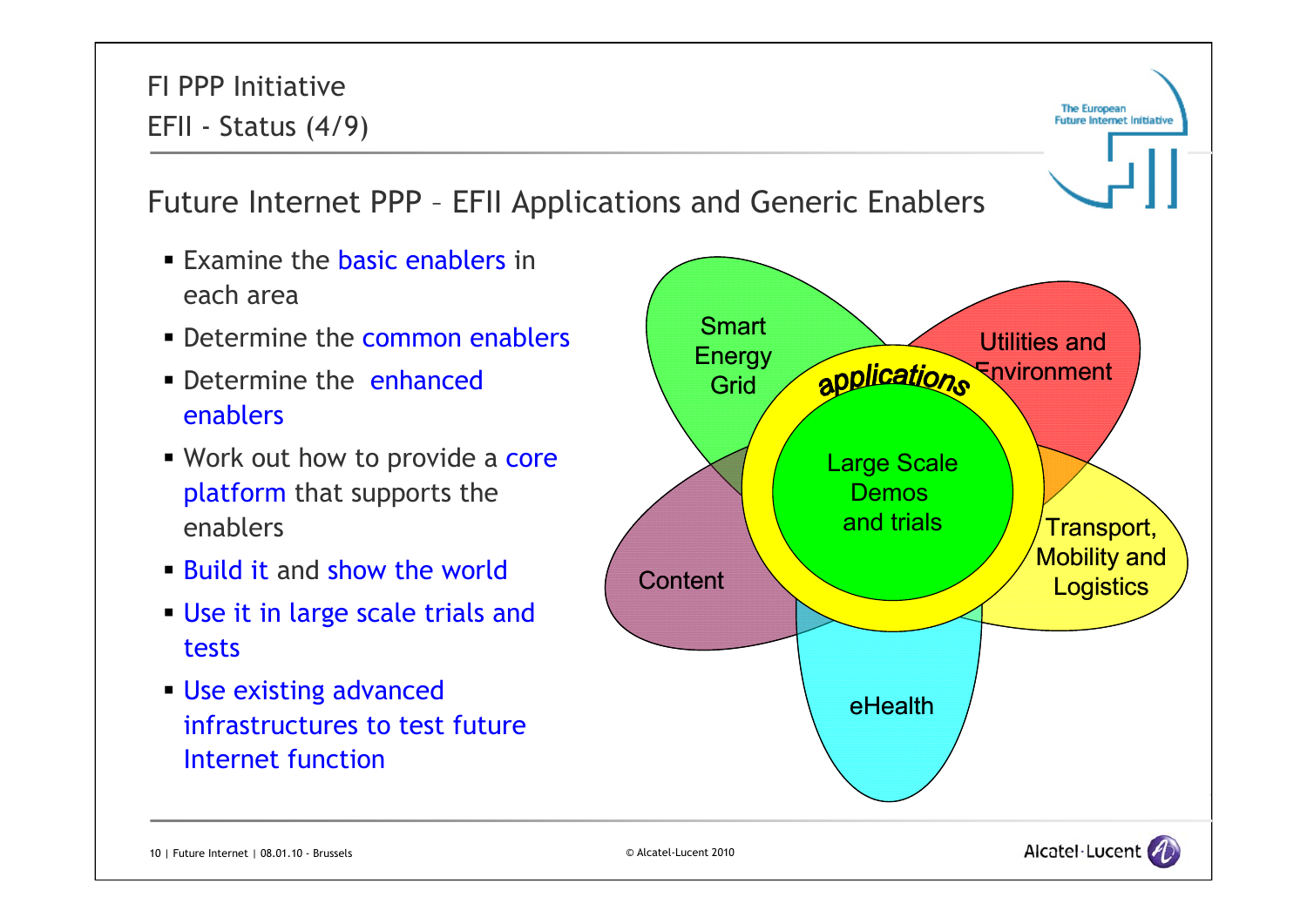FI PPP InitiativeEFII - Status (5/9)

The European **Future Internet Initiativ** 

Future Internet PPP – EFII Recommendations for the Programme

- Large scale projects
	- **Integration will not happen in many small projects**
- Flexibility in every stage
	- The Future Internet is a hard target to follow
- **Systematic approach to project selection** 
	- Projects must contribute to the programmme and uniquely address aspects of the programme
- Facilitate open sharing of project foreground
	- **IPR issues should not hinder collaboration**
- **Integrate sector competence with the ICT competence** 
	- The PPP target is to enhance all sectors with the Future Internet
- Lead by example: large scale trials and demos
	- **Proving scalability and viability**
- Synergy: build on existing results and resources
	- Time and scale dictate using what we have already achieved in Europe

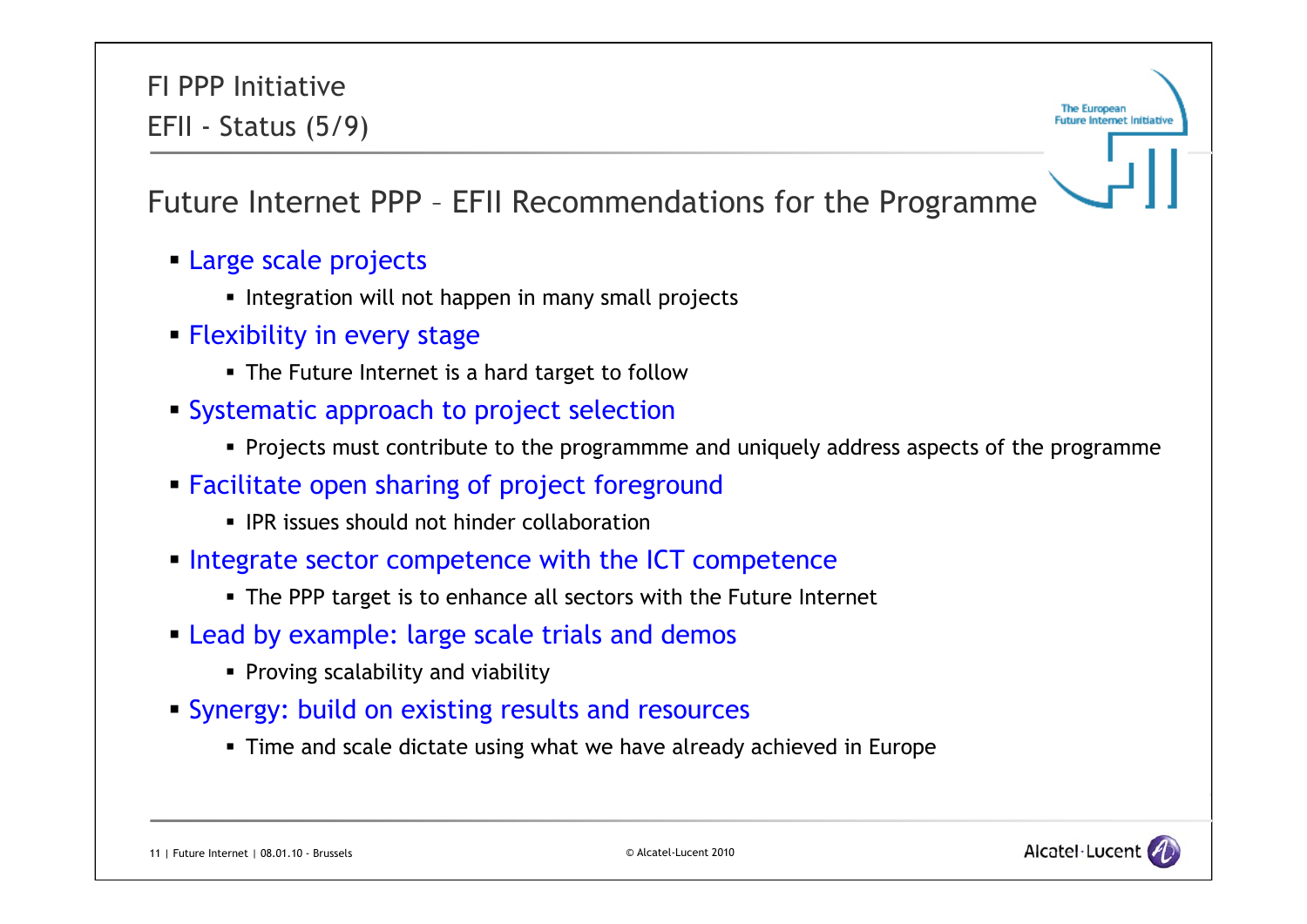

# Future Internet PPP – EFII Programme Phasing

### **Phase 1**

- **Several Usage Area projects to identify requirements coming from the different application** sectors, identify new FI research fields (cross sector enablers), define the evolution of the business models, and define the standardization, regulatory and policy measures to be engaged
- One Future Internet System project to integrate the perspectives developed in the different vertical applications projects and contribute to the definition of the Future Internet "Generic" Enablers development project
- **One Coordination action**

### **Phase 2**

- **Several Usage areas development projects to set up pan-European experimental platforms and** pilots for "Smart Cities", relying on specific prototyping facilities, trials on existing networks and "real" Internet (e.g. through NOs networks), and pilots in different European cities
- **One Future Internet System project to develop the core platform and the key generic enablers**
- **One Future Internet Testbed Interconnection Project**

### **Phase 3**

**Several small to medium size projects on application development on the basis of the usage** area test beds/trials

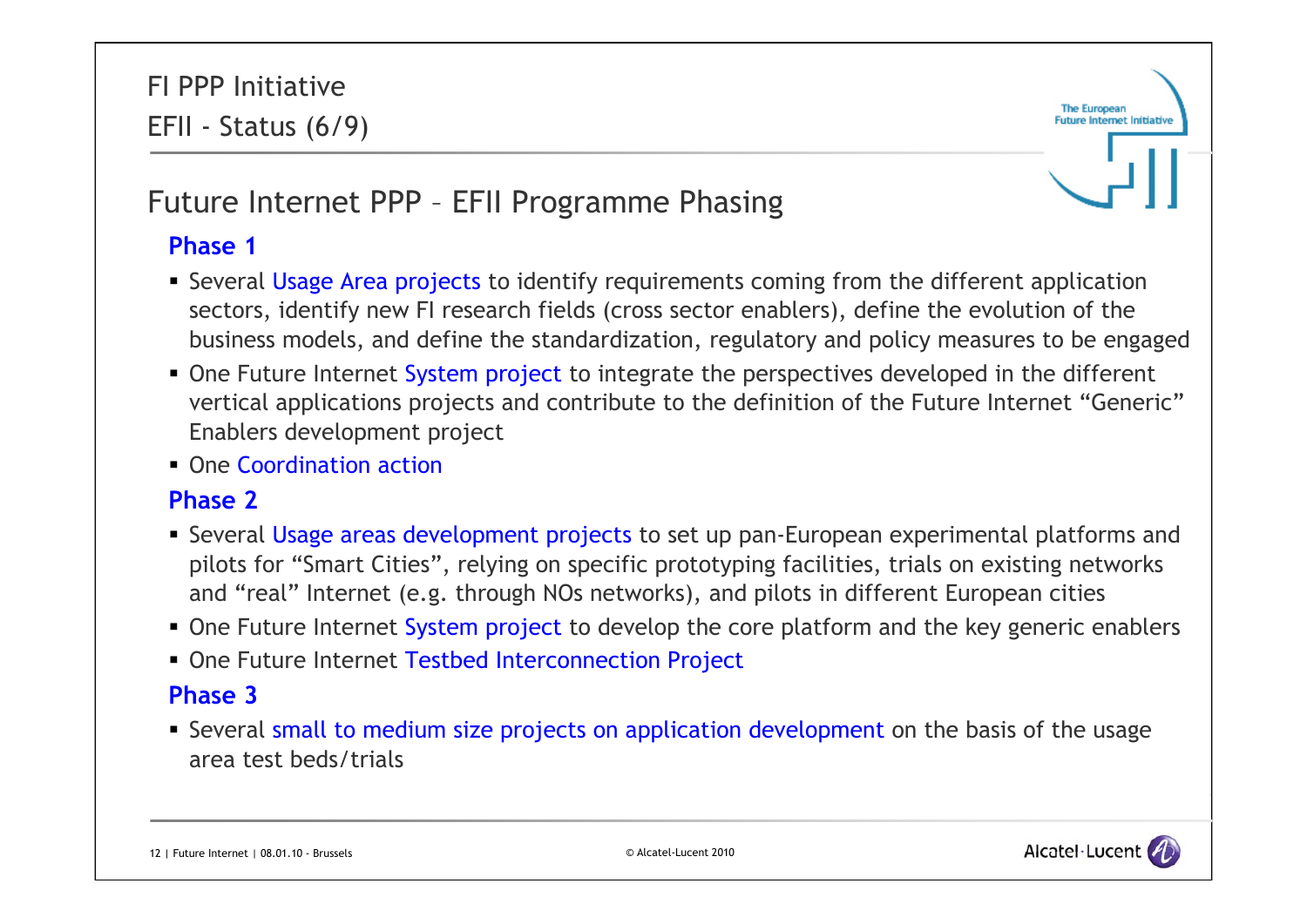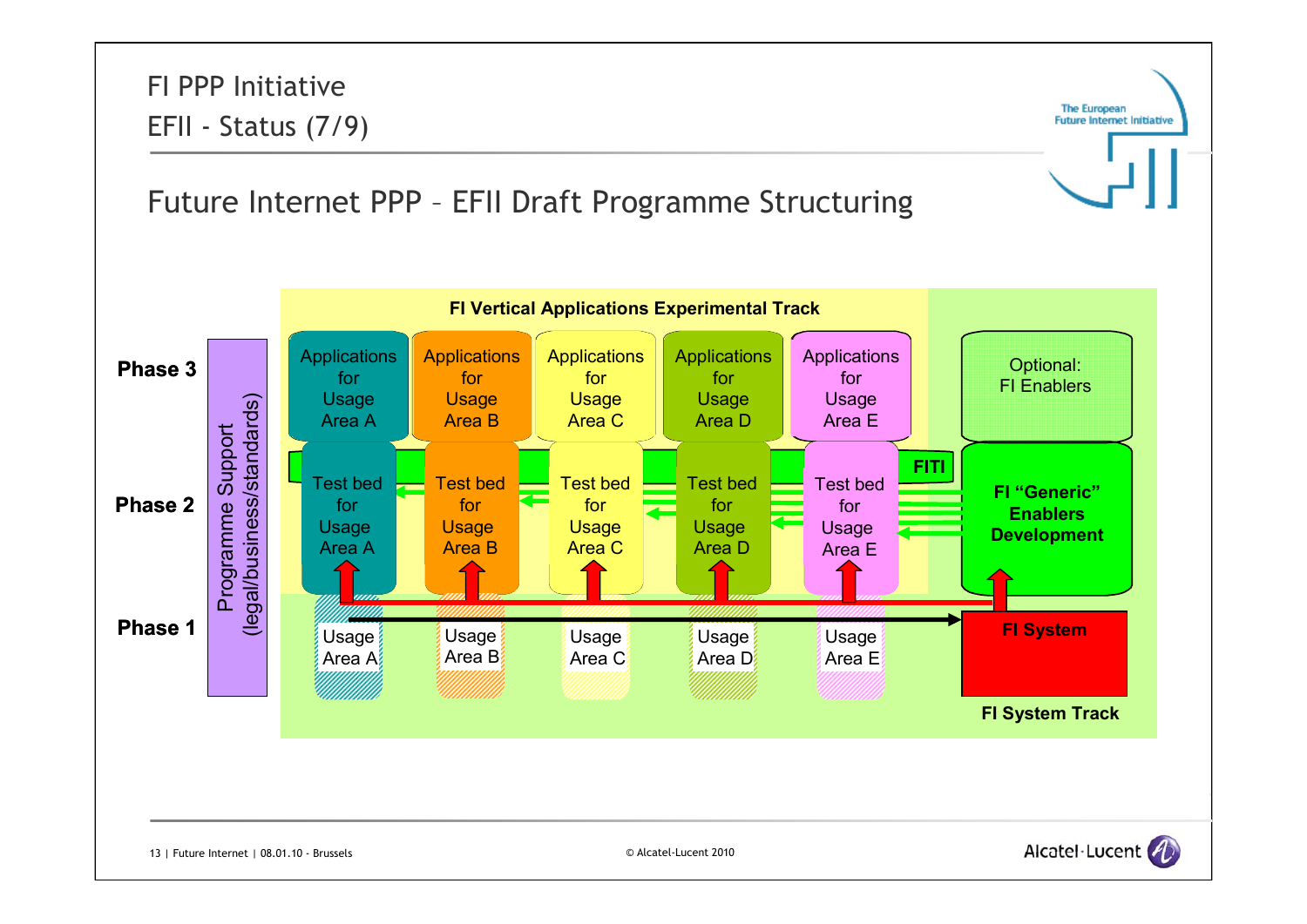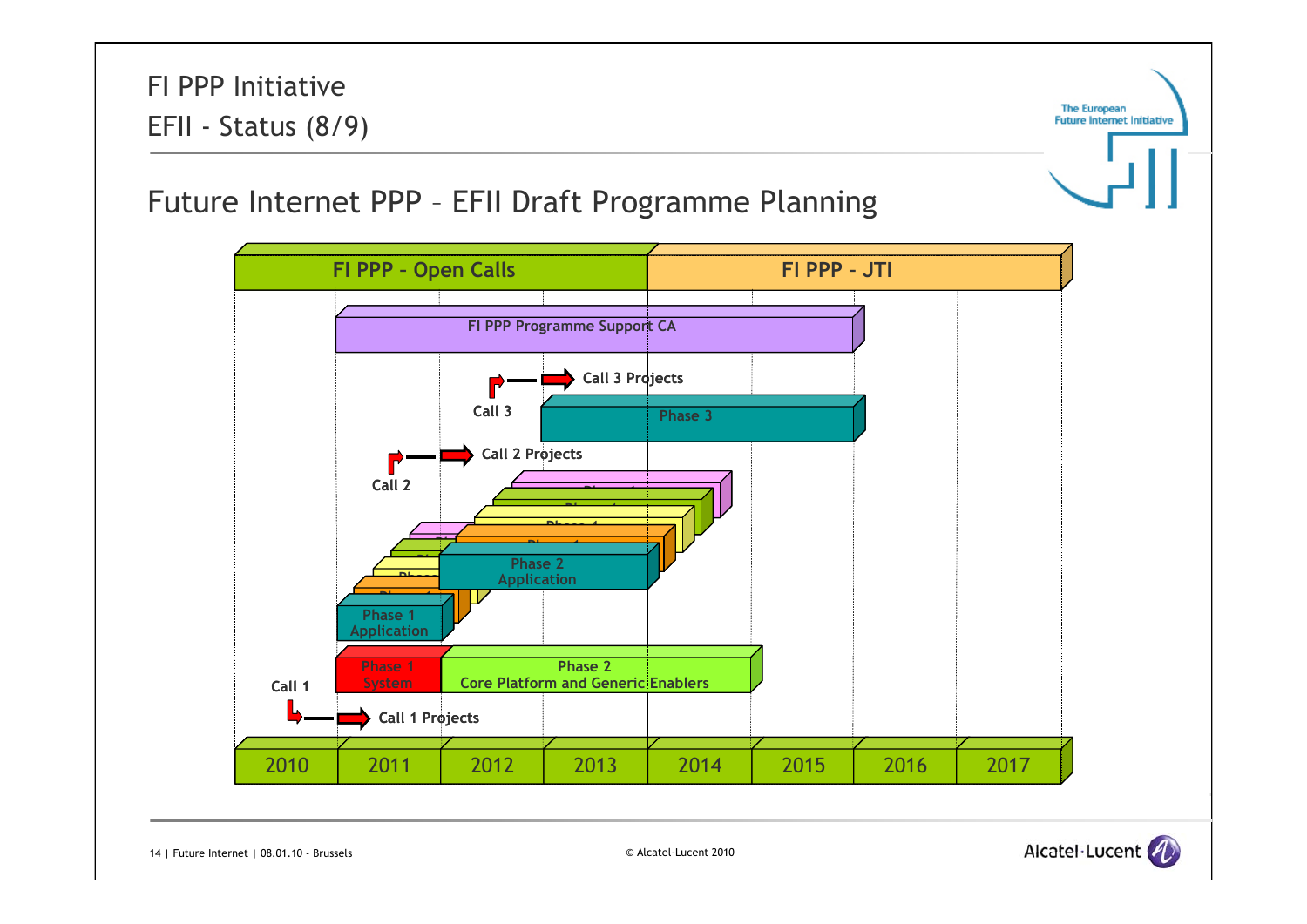FI PPP InitiativeEFII - Status (9/9)

Future Internet PPP – EFII Next Steps

- Creating a community in 2010
- Organizing workshops on applications, enablers and infrastructures
- Determining the focus points, challenges, and optimal structures
- **Encouraging innovation in structures as well as projects**
- Releasing the position paper in January 2010
- Further defining the "state-of-the-art" considering the EU, national and transnational completed and running projects
- Participating actively to the "Valencia Week"

## www.future-internet.eu

15 | Future Internet | 08.01.10 - Brussels © Alcatel-Lucent 2010



**The European Future Internet Initiativ**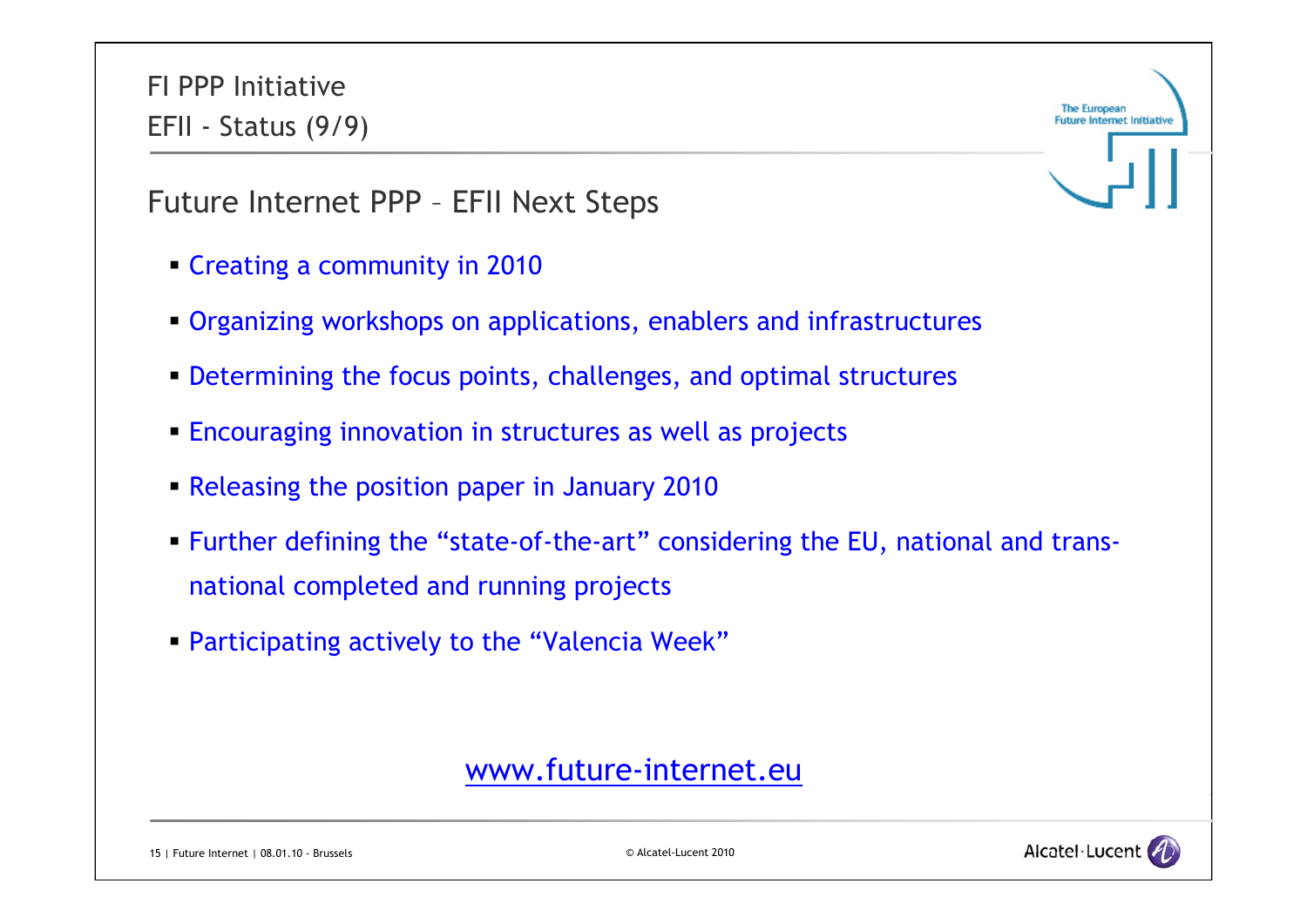

Dr. Johannes Riedl, Siemens AG

08.01.10 – Brussels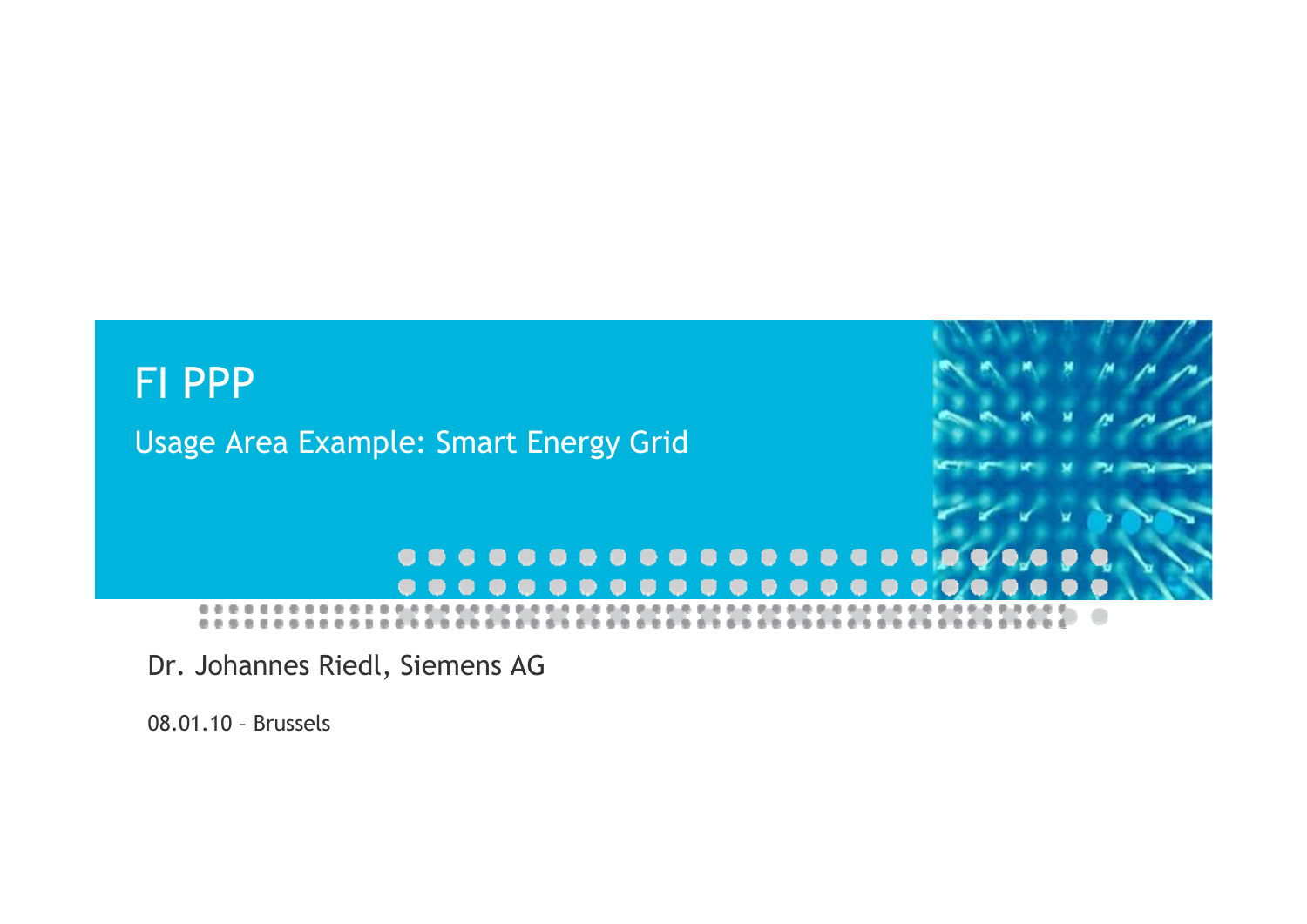

- –Development of a Global Smart Energy Grid architecture
- –Standardization to improve Smart Energy Grid interoperability and security
- (ICT based) Business models on energy market with different stakeholders
- –Credible deployment and evolution scenarios of the Smart Energy Grid, and the role ICT plays therein



The European **Future Internet Initiative**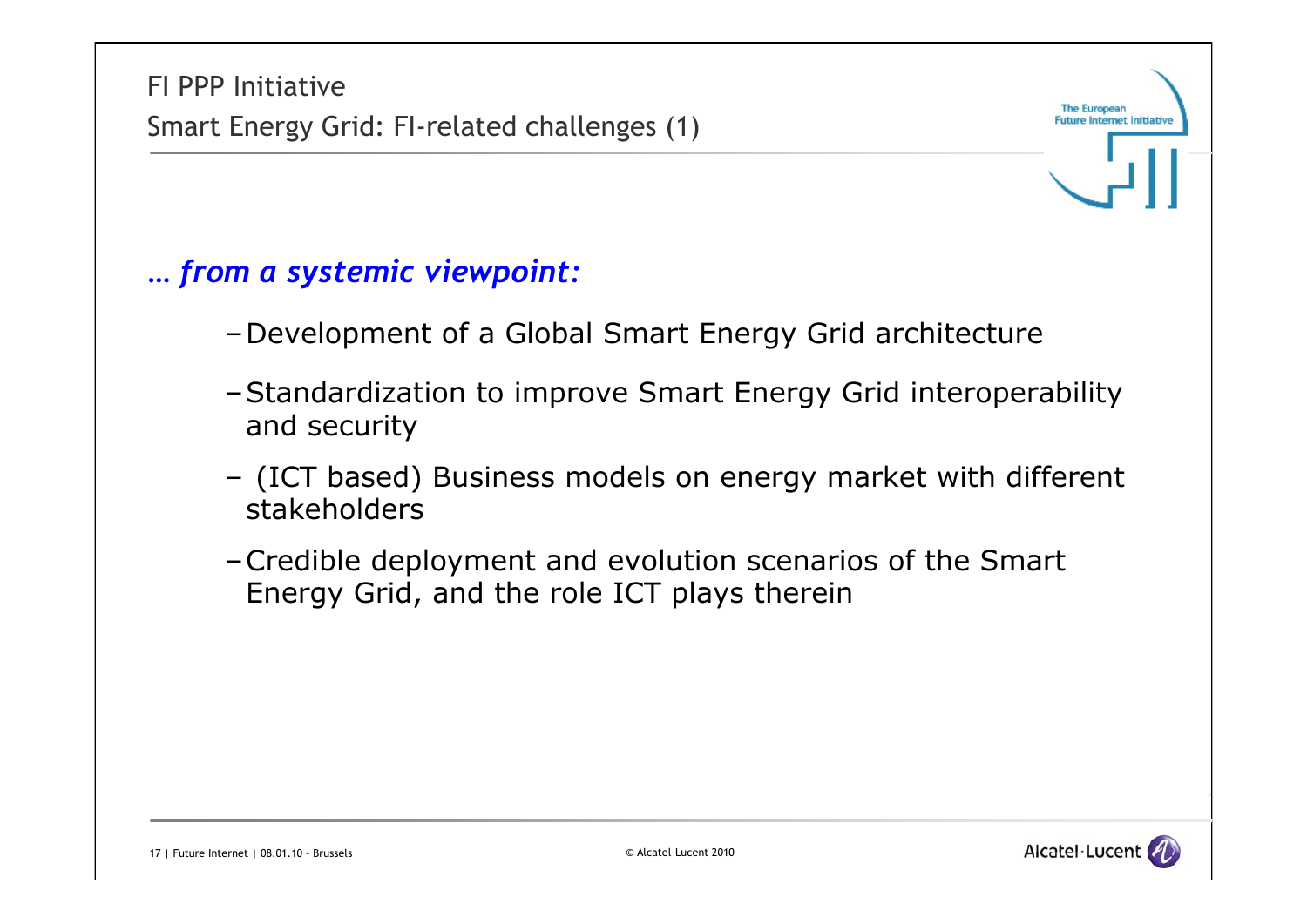# *… from a technical viewpoint:*

- –Development of a communication and control network being global, scalable, easy to use, reliable and secure, and versatile
- –Self-configuration and adaptation capabilities at different scales
- –Reliable decision support systems for energy flow control and integrity protection, wide-area black-out prevention
- –Security/Privacy concept e.g., to avoid major acceptance problems especially in the consumer area.
- –IT-based Energy Systems Management: Control, measurements/data collection and visualization
- –Development of adaptable service portfolios for the deployment and evolution path of the Smart Grid

18 | Future Internet | 08.01.10 - Brussels © Alcatel-Lucent 2010



The European **Futuro Internet Initiativ**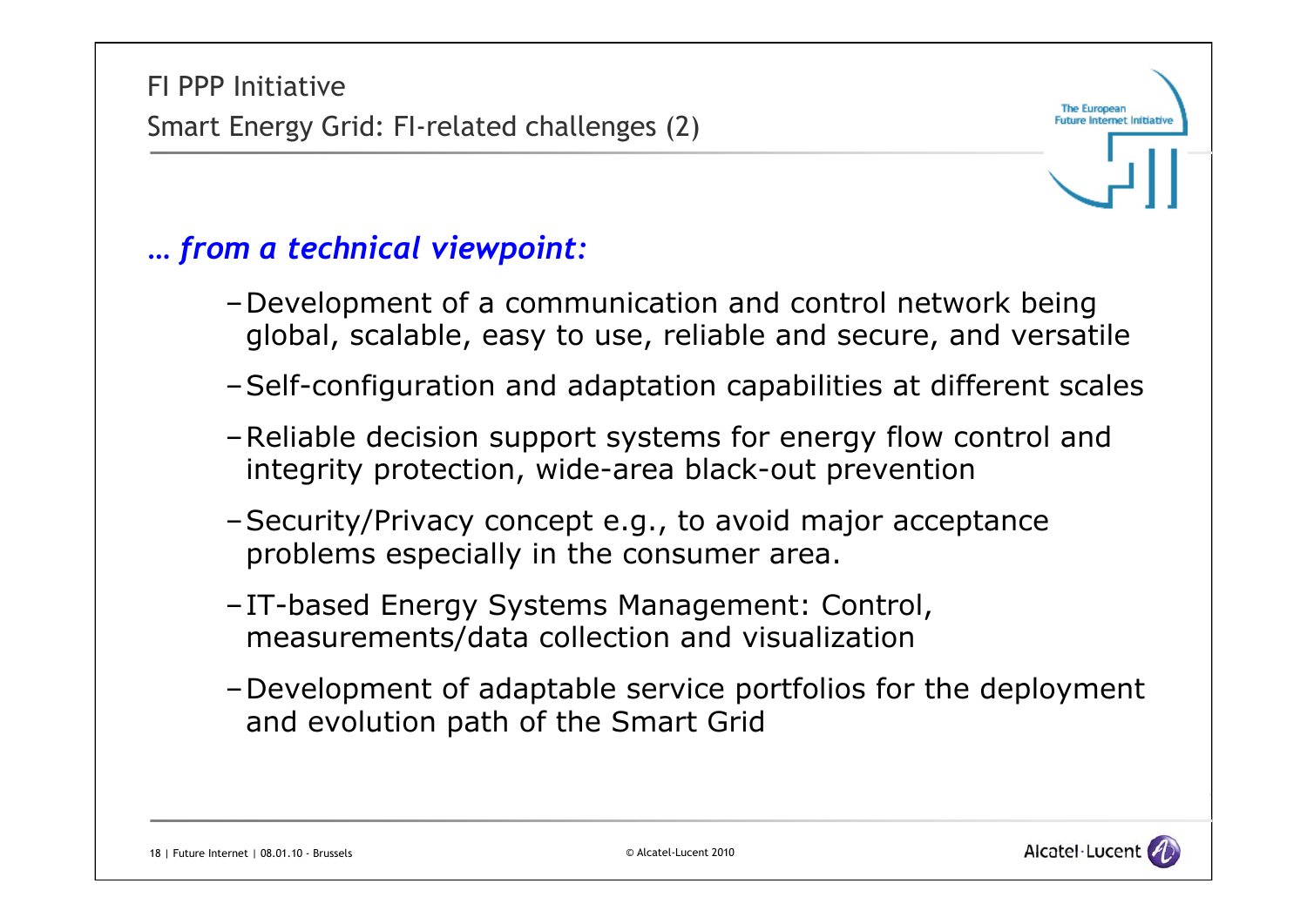FI PPP InitiativeSmart Energy Grid: FI-related challenges (3)

*… from an experimental viewpoint:*

## **Scalability testing:**

- –*many 10s of millions of households (prosumers)*
- *many millions of electric cars*
- –*100.000s of smaller and medium power plants (esp. renewables)*
- $\rightarrow$  not only a bandwidth problem but also a problem of complexity for *control algorithms, management systems and data handling/messaging.*

## **International Interworking:**

- *Responsiveness in case of a wide-area blackout*
- –*Resilience of the whole system, stability management*
- – *Load / generation pattern prediction in connection with real-time configuration of adaptable balancing groups crossing international boundaries*





The European **Future Internet Initiative**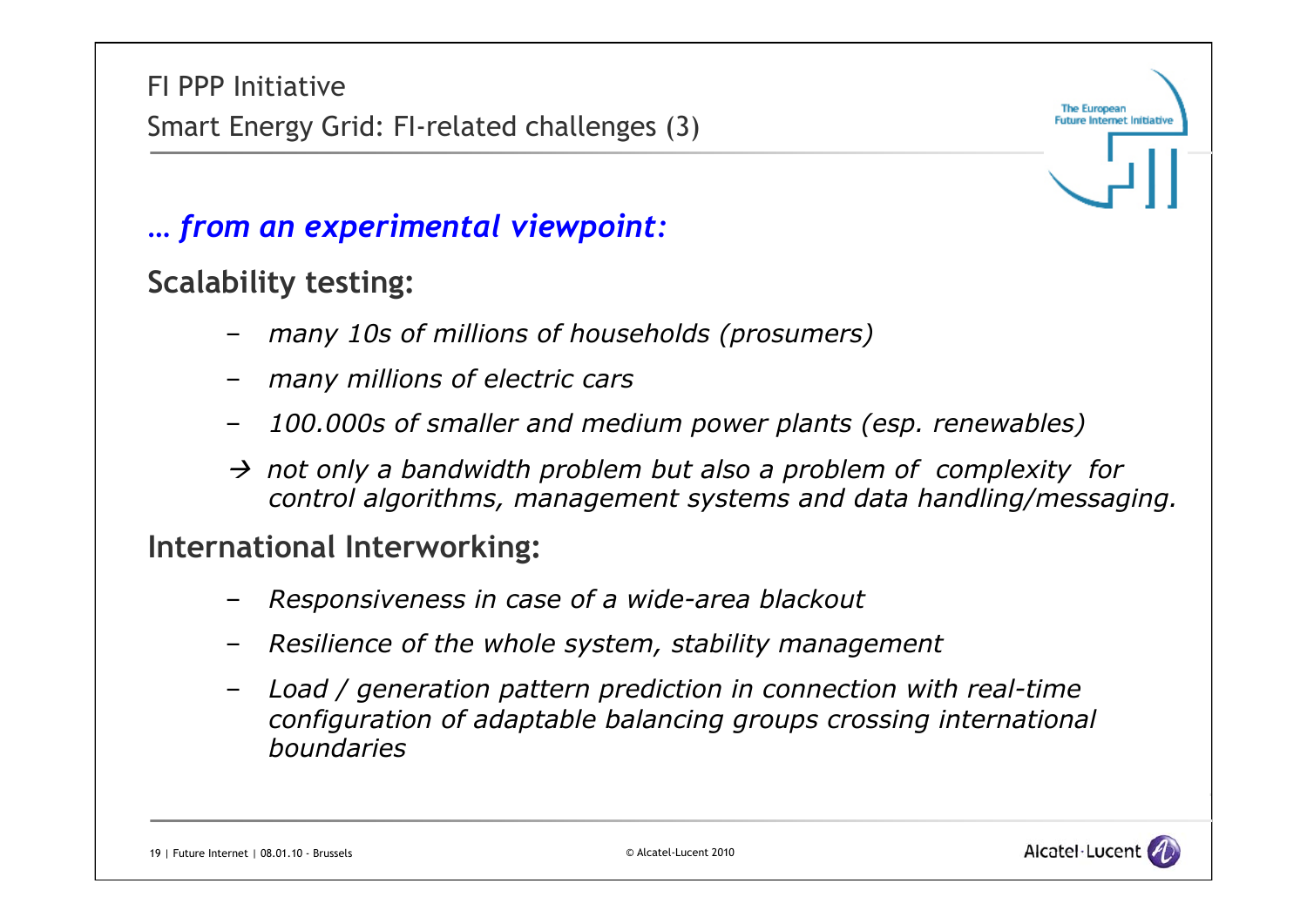## *Ambition 1:*

Setup a **pan-European Smart Energy Grid test environment** connecting **several Smart Cities** from different countries, **involving a large number of participants** based on **a large amount of re-newable** energy production using the Future Internet test network for communication and control purposes.

## *Ambition 2:*

Develop a **pan-European black-out prevention** concept and **verify its functioning** through proper testing in the test bed/trial environment.

## *Ambition 3:*

Enabling the European energy e-market. The **energy broker's role(s)** as well as the **interworking** with the residential end-users (prosumers), professional endusers as well as all considered energy sources (especially renewable ones) and storages **will be trial-wise implemented in the pan-European Smart Energy Grid test environment**.

20 | Future Internet | 08.01.10 - Brussels © Alcatel-Lucent 2010



The European **Future Internet Initiativ**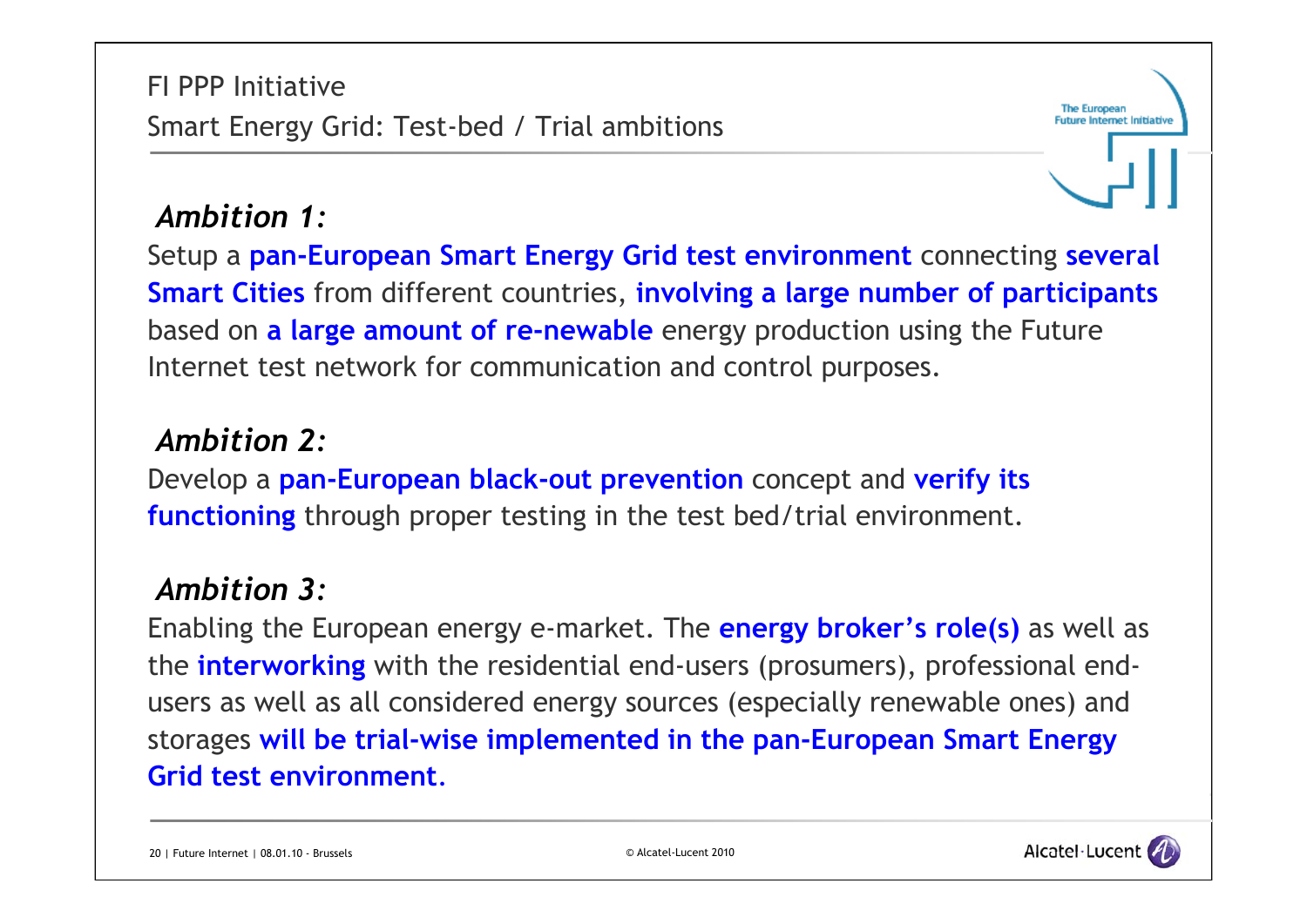FI PPP InitiativeSmart Energy Grid: Next steps

(1) Clarify mode of interworking with other existing initiatives:

- Quite some activities are already ongoing, also in terms of pan-European Test bed set up, e.g.
	- FP7-ENERGY
- ICT for future electricity market:
	- FP7-ICT Call 5, Challenge 6
- Quite some Smart Grid Initiatives have been started (recently), e.g.
	- EU Smart Grid Task Force
	- SET / SETIS / European Industrial Initiative (EII) Smart Grid
	- CIP ICT PSP (Competitiveness and Innovation Framework Programme ICT Policy Support Programme)

(2) Involve other major players and their views in the discussions



The European **Future Internet Initiativ**